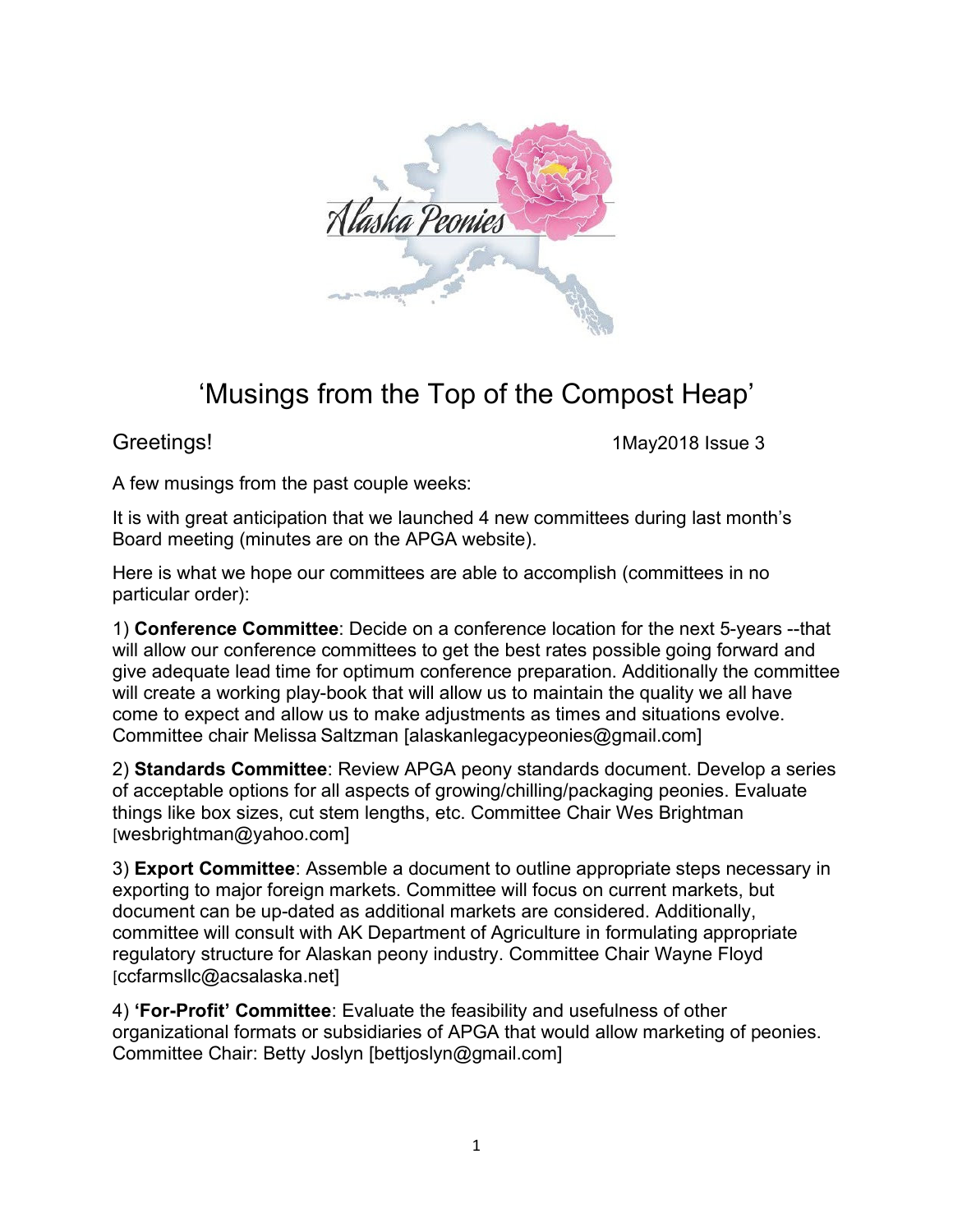I have included the name of the committee chair to encourage members with particular skills or knowledge—or who are interested in helping--- to please contact the Chair and join in the process of building a strong and supportive organization for all growers.

 $\mathcal{L}_\text{max}$  , and the set of the set of the set of the set of the set of the set of the set of the set of the set of the set of the set of the set of the set of the set of the set of the set of the set of the set of the

In late March I visited a large peony farm in North Carolina—they harvest upwards of 1.3 million (!!) stems in about a 3-week period in June. Future notes will include useful techniques for high-volume harvesting that I learned during my visit. Initially founded in 1943, the farm is now run by third-generation farmers. The scale was eye-popping!! Among the new information for me was: Stems for much of the lower-48 (and world) are not graded by bud size (we use the 'New Zealand' method of grading), as we do in Alaska, but by stem length. Flowers are cut to 40, 50, 55, 60, and 70 cm lengths—the longer the stem the better the grade. Few wholesalers are interested in 40cm (16-inch) stems, except for during bad growth years (better than nothing) or high demand varieties/unusual colors. Most wholesalers/distributors are happy with 50 or 55-cm (20- 22 inch) stems—some, particularly those catering to designers and for events, require up to 70-cm (28-inch) stems—communication with your client is essential. Many of our growers, particularly those that prepared their soils well prior to planting, are getting harvestable size stems/buds prior to the 3 or 4-year old age class we anticipate producing stems. After investing so much money for so many years, the temptation is to begin harvesting our plants as soon as they start producing marketable stems. We don't have any farms with 20-plus year old commercial plants, but farms in the lower-48 have plants as old as 100 years. The harsh Alaskan winters, with variable snow depths,



**Healthy root with buds emerging from a central crown.**

probably limits our ability to maintain plants for a century, but it is an important economic reality that the longer you can maintain "adult" (more than 5-years old) plants the better your production (thus income)—it is expensive both in time and money to replant. The farm in North Carolina has close to a half-million roots and they won't even consider harvesting young plants until they are at least FIVE years old—even if the plants are strong and the stems are of commercial length earlier.

**Here is why, and why it is so critical.** When harvesting, the largest (thickest and longest) stems are typically found in the center of the plant—center of the crown. Stem diameter gradually decreases as you move out from the central crown. Most mature peonies, particularly those competing with weeds; plants in suboptimal pH soil; or

with insufficient water or nutrients rarely reach 90 cm (36-inches) tall—some varieties a little more/less. Consequently, if a 55 cm (22-inch) length stem is removed only 35 cm (14 inches) remains with the plant (less if plants are shorter). Cutting longer stems or